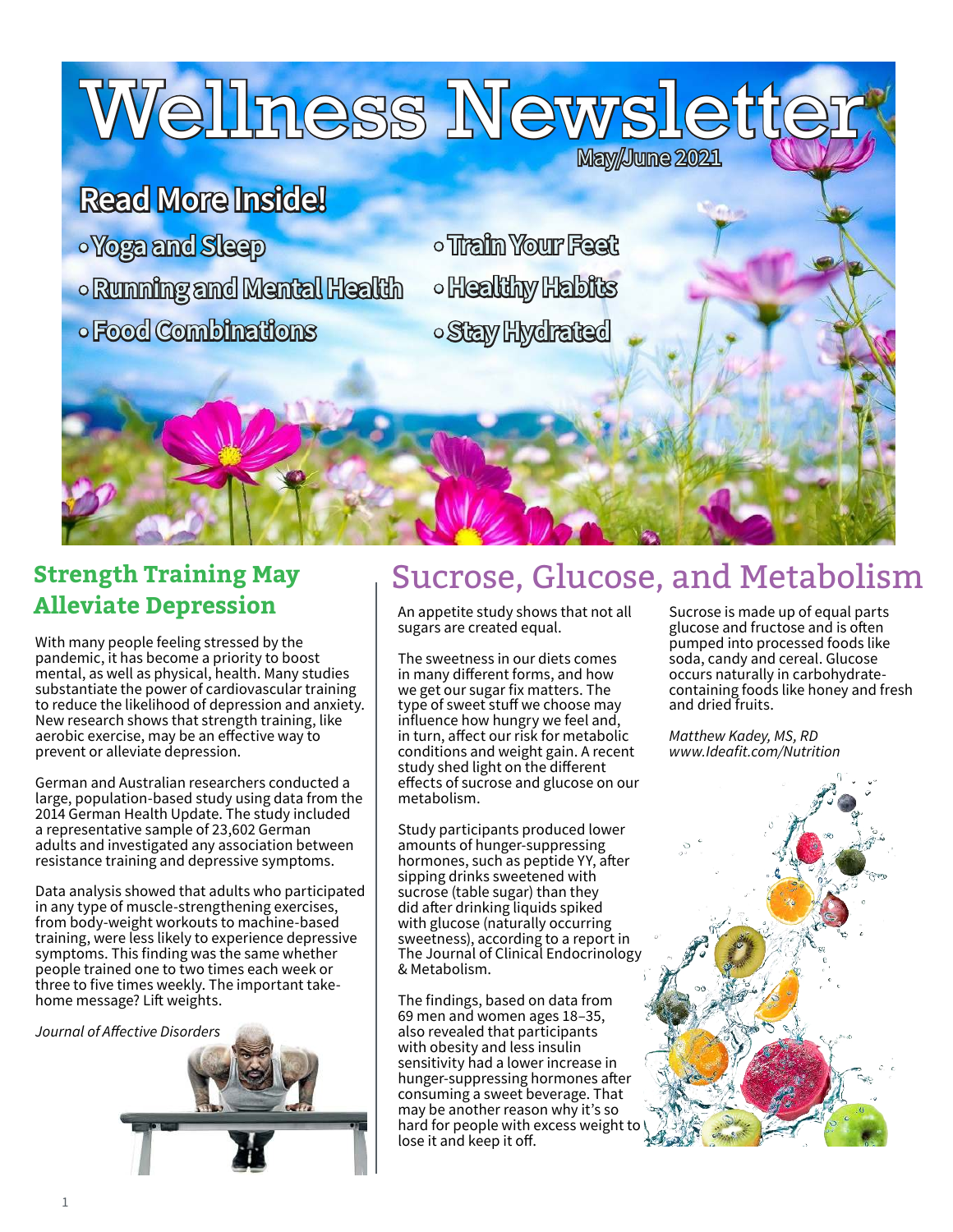#### **Benefits of Exercise "Bursts"**



Here's some good news for those who prefer short workouts. There are health benefits of training harder through burst training. Harvard Medical School researchers found that approximately 12 minutes of vigorous aerobic exercise can positively alter biomarkers linked with heart disease, diabetes and shorter longevity.

The scientists were struck by "the effects a brief bout of exercise can have on the circulating levels of metabolites that govern such key bodily functions as insulin resistance, oxidative stress, vascular reactivity, inflammation and longevity," said principal investigator and study author Gregory Lewis, MD, head of the Heart Failure section at Massachusetts General Hospital in Boston.

Investigators analyzed data from 411 middle-aged women and men enrolled in the Framingham Heart Study. This study began in 1948 and now includes three generations of participants. "We're starting to better understand the molecular underpinnings of how exercise affects the body and [to] use that knowledge to understand the metabolic architecture around exercise response patterns," said study author Ravi Shah, MD, in the Division of Cardiology at Massachusetts General Hospital.

Find the research in Circulation (2020; 142 [20], 1905–24).

# **Yoga and a Good Night's Sleep**

Yoga effectively reduces chronic lower-back pain and associated sleep disturbances, lowering the need for sleep medications, according to a study published in the Journal of General Internal Medicine (2019; 35, 167–76).

Boston University School of Medicine researchers conducted the randomized controlled trial to evaluate whether chronic lower-back pain treatments like yoga and physical therapy could influence sleep quality and potentially address pain issues. The study included 320 adults with chronic lower-back pain who participated in 12 weekly yoga sessions, attended the

same number of one-on-one physical therapy sessions or read an educational book. Participants were evaluated before the intervention, after 12 weeks and 1 year from the study's start.

Data analysis found significant improvements in sleep quality among both yoga and physical therapy participants. Study authors noted that reducing reliance on medications especially any combination of sleep and pain medications—is important.

Shirley Archer, JD, MA www.Ideafit.com/Nutrition



## **Running and Mental Health**

"Running has important positive implications for mental health, particularly depression and anxiety disorders," note study authors in a comprehensive study review in which "running" included jogging, sprinting, marathon running, orienteering and treadmill running.

Findings revealed an impact on multiple aspects of mental health, with positive—as well as adverse—outcomes. University of Edinburgh researchers in Scotland reviewed 116 studies to illuminate what's known about running and mental health and to highlight knowledge gaps and research priorities.

In addition to benefiting multiple physical health markers, running influences depression, anxiety, self-efficacy, stress, well-being, self-concept, self-esteem, mood, eating disorders and addiction. In 16 of 47 studies that compared runners with nonrunners, runners had lower levels of depression, anxiety and stress, greater well-being, and better mood. In studies with runners only, some adverse effects surfaced, including exercise addiction and eating disorders. Habitual or long-term recreational running was linked mostly with positive mental health associations. In contrast, there were associations between high or extreme levels of running and poor health.

In studies that compared different settings and multiple running bouts, findings suggested that running improves mood; that outdoor running benefits mood more than indoor running; and that most running intensities improve mood, except when intensity is markedly above lactate threshold.

Research gaps exist relating to those under 18 or over 45, clinical populations, and diverse demographics. Limitations of the current study included its small sample sizes and unclear mental health outcome measurements. For future trials, study authors recommend clear comparisons of running types, settings and intensities in relation to specific mental health outcomes.

The study is available in the International Journal of Environmental Research and Public Health (2020; 17 [21], 8059).

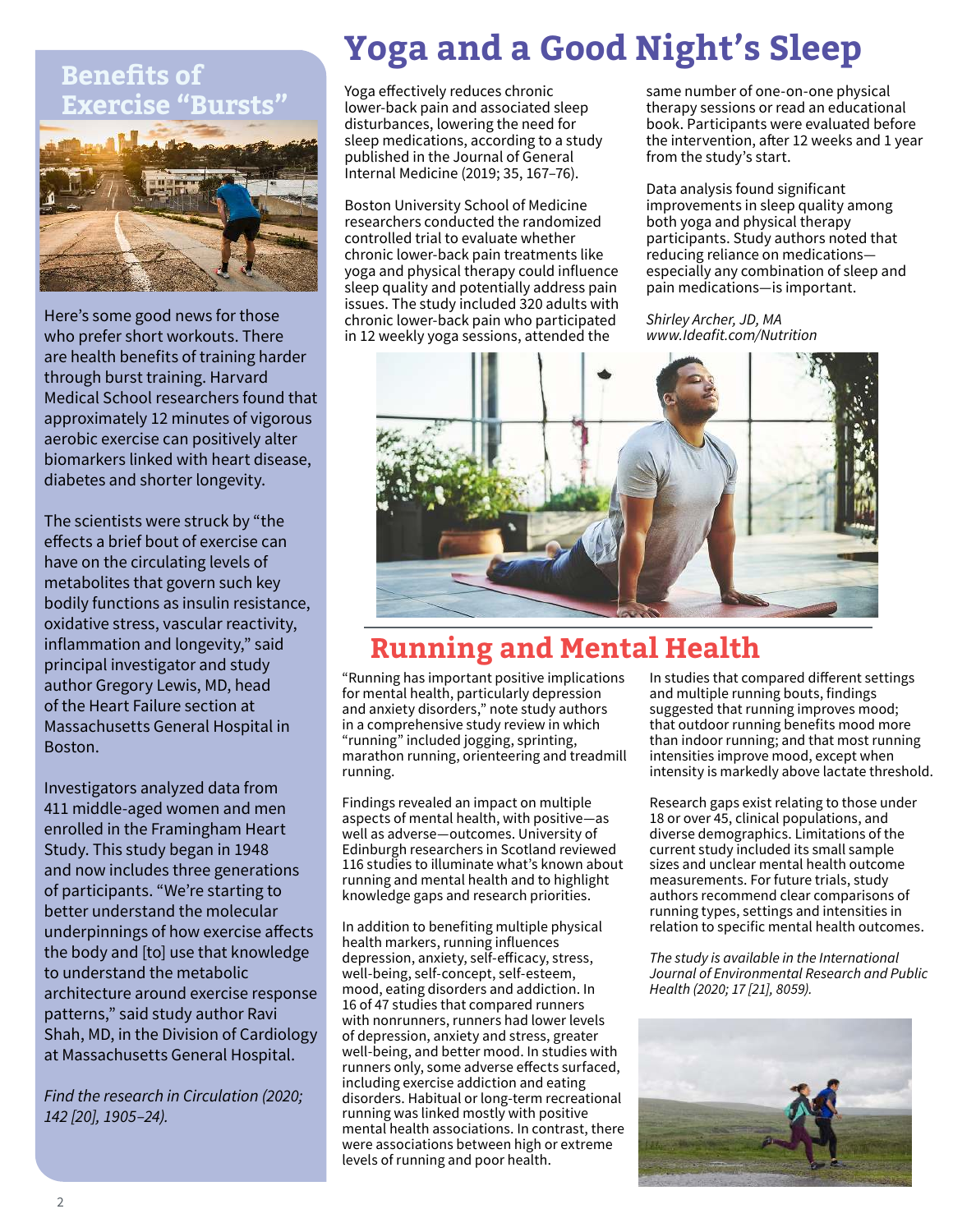## **Food Combinations May Affect Brain Health**

In recent years, it's become clear that a diet full of nuts, leafy vegetables, seafood and other nutrient-dense edibles can do the brain some good. Now, a study has uncovered evidence that it's not just what we eat, but how we combine foods into a "food network," that may influence our brain health as we age.

A study reported in Neurology asked older adults to complete a survey detailing foods they had eaten over the past year. Five years later—with medical checkups in between—the subjects were evaluated again. Those without dementia were more likely to have accompanied their meat intake with more diverse, healthier foods, including fruit, vegetables and seafood. Those with dementia were more likely to have paired processed meat products such as deli meats with packaged snacks like cookies, starchy items like potatoes, and alcohol. Overall, those with dementia placed less emphasis on eating a diversity of healthier foods.

As with most nutrition studies, relying on subjects' accurate recall of diet habits via questionnaire versus

**Train Your Feet**

Do you know how critical healthy feet are to a successful training program? Your feet and ankles make up your body's foundation and act as "shock absorbers" when your body interacts with a surface (Price 2006). The feet transmit weight from our body to the ground, allow us to balance in static posture, and propel our body forward, back and laterally in dynamic activities (Lillis 2019).

To improve feet function and help prevent dysfunction in other body parts, perform these foot exercises from Eileen Byrnes, a Connecticut-based registered yoga instructor (RYT 200), fitness instructor, barefoot enthusiast, certified reflexologist and creator of Solely Wellness. Why Exercise Your Feet?

controlled monitoring is a limiting factor. However, the findings lend more support to the notion that nutrition is a modifiable risk factor in relation to brain health and that variety is the spice of life.

Matthew Kadey, MS, RD www.Ideafit.com/Nutrition



**Get Your Sleep** 



College athletes who skimp on sleep may be increasing their risk for injury, according to a small study by University of Wisconsin-Madison researchers. Other studies show poorer performance, higher illness risk and impaired well-being in athletes.

Investigators reviewed injuries among 19 male basketball players during two consecutive seasons and collected wellbeing variables related to sleep, subjective well-being, training load, fatigue, soreness and sleep duration. Data analysis showed that shorter sleep time was associated with more injuries, independent of training load and subjective well-being.

The study appeared in the Orthopaedic Journal of Sports Medicine (2020; 8 [11]).

**Did You Know? Sleep experts have discovered a direct link between people's favorite sleeping positions and their personalities!**

While feet are our base for all movement, it isn't common practice for many exercisers to consider foot function. Nick St. Louis, an Ottawa-based physiotherapist and founder of The Foot Collective, says this needs to change.

"A house will collapse if built on a weak foundation. Many of the problems you see upstream are very much related to the foot," he says, adding that hip, knee and ankle discomfort or pain often starts in foot dysfunction. Being barefoot allows you to increase balance, engage muscles, improve mobility, transfer stability from one side to the other and offer efficient force transfer to the ground (Shaffer 2020).

For exercises and more information visithttps://www.ideafit.com/personal-training/